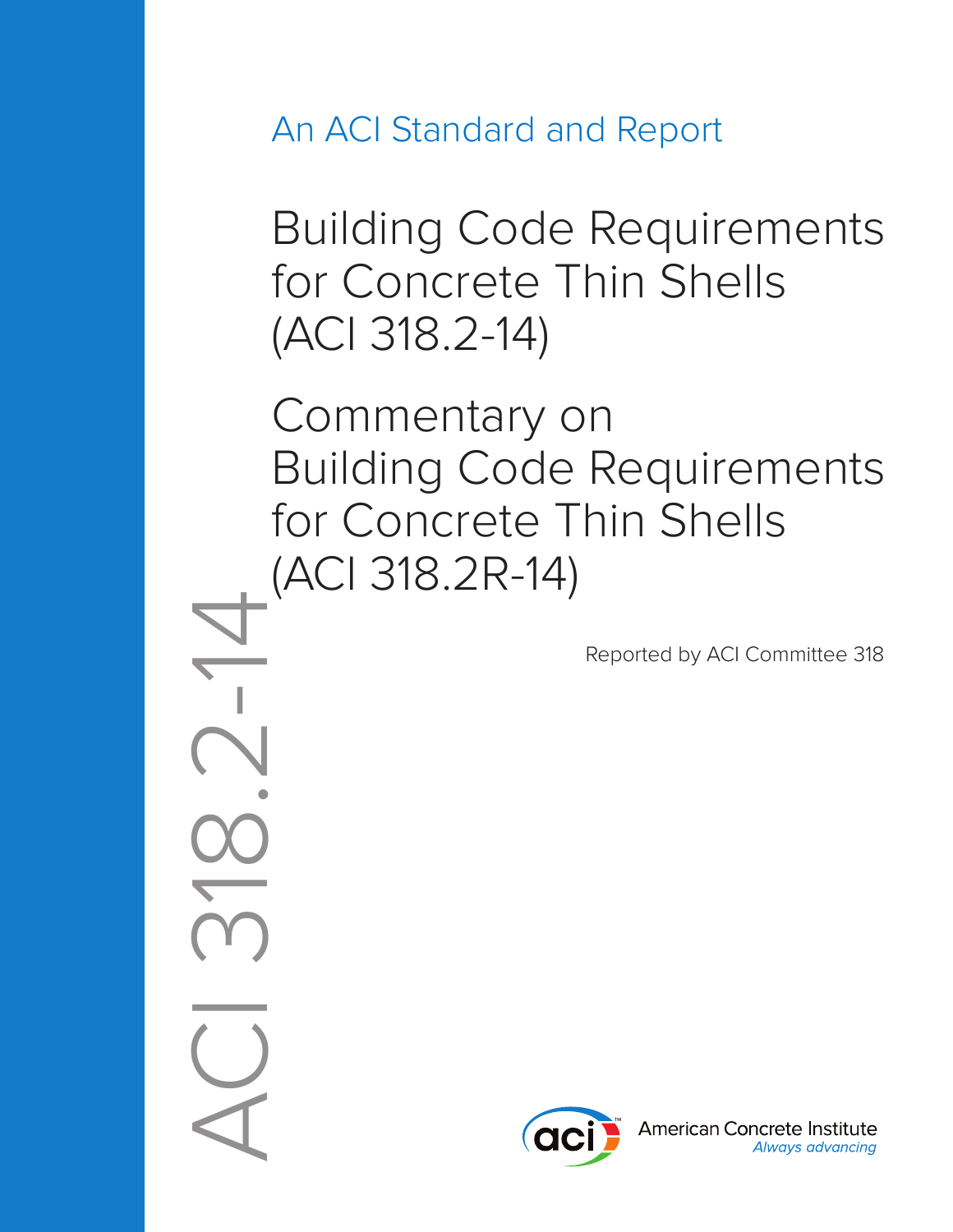

# **Building Code Requirements for Concrete Thin Shells**

Copyright by the American Concrete Institute, Farmington Hills, MI. All rights reserved. This material may not be reproduced or copied, in whole or part, in any printed, mechanical, electronic, film, or other distribution and storage media, without the written consent of ACI.

The technical committees responsible for ACI committee reports and standards strive to avoid ambiguities, omissions, and errors in these documents. In spite of these efforts, the users of ACI documents occasionally find information or requirements that may be subject to more than one interpretation or may be incomplete or incorrect. Users who have suggestions for the improvement of ACI documents are requested to contact ACI via the errata website at http://concrete.org/Publications/ DocumentErrata.aspx. Proper use of this document includes periodically checking for errata for the most up-to-date revisions.

ACI committee documents are intended for the use of individuals who are competent to evaluate the significance and limitations of its content and recommendations and who will accept responsibility for the application of the material it contains. Individuals who use this publication in any way assume all risk and accept total responsibility for the application and use of this information.

All information in this publication is provided "as is" without warranty of any kind, either express or implied, including but not limited to, the implied warranties of merchantability, fitness for a particular purpose or non-infringement.

ACI and its members disclaim liability for damages of any kind, including any special, indirect, incidental, or consequential damages, including without limitation, lost revenues or lost profits, which may result from the use of this publication.

It is the responsibility of the user of this document to establish health and safety practices appropriate to the specific circumstances involved with its use. ACI does not make any representations with regard to health and safety issues and the use of this document. The user must determine the applicability of all regulatory limitations before applying the document and must comply with all applicable laws and regulations, including but not limited to, United States Occupational Safety and Health Administration (OSHA) health and safety standards.

Participation by governmental representatives in the work of the American Concrete Institute and in the development of Institute standards does not constitute governmental endorsement of ACI or the standards that it develops.

Order information: ACI documents are available in print, by download, on CD-ROM, through electronic subscription, or reprint and may be obtained by contacting ACI.

Most ACI standards and committee reports are gathered together in the annually revised ACI Manual of Concrete Practice (MCP).

**American Concrete Institute 38800 Country Club Drive Farmington Hills, MI 48331 Phone: +1.248.848.3700 Fax: +1.248.848.3701**

**[www.concrete.org](http://concrete.org)**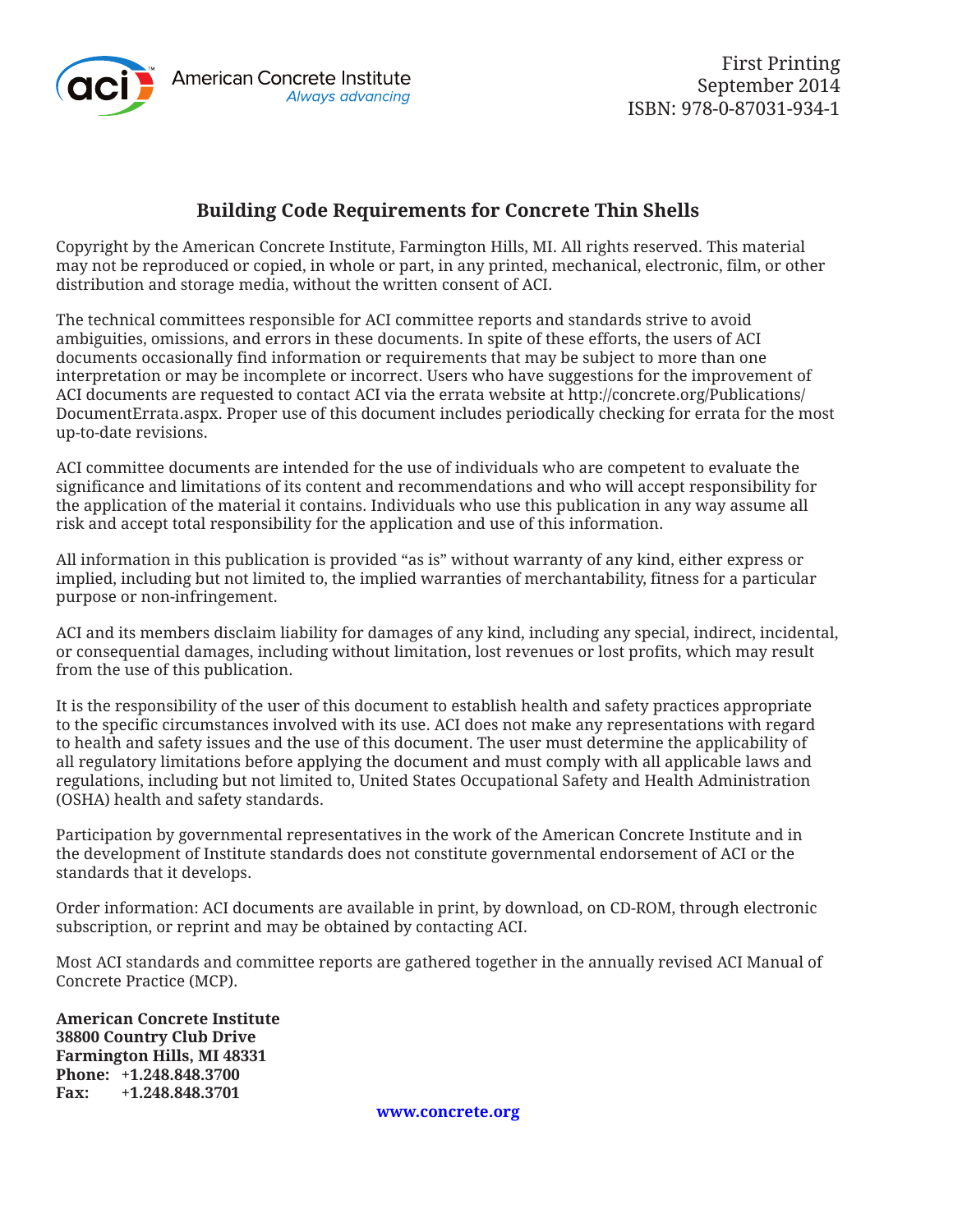# **Building Code Requirements for Concrete Thin Shells (ACI 318.2-14)**

An ACI Standard

# **Commentary on Building Code Requirements for Concrete Thin Shells (ACI 318.2R-14)**

An ACI Report

# Reported by ACI Committee 318

Randall W. Poston, Chair **Basile G. Rabbat, Secretary** Basile G. Rabbat, Secretary

**VOTING MAIN COMMITTEE MEMBERS**

Neal S. Anderson Florian G. Barth Roger J. Becker Kenneth B. Bondy Dean A. Browning James R. Cagley Ned M. Cleland W. Gene Corley\* Ronald A. Cook Charles W. Dolan

Raul D. Bertero Allan P. Bommer John F. Bonacci Patricio Bonelli Sergio F. Brena JoAnn P. Browning Nicholas J. Carino David Darwin Jeffrey J. Dragovich Kenneth J. Elwood Lisa R. Feldman

F. Michael Bartlett Mathias Brewer Josef Farbiarz

Anthony E. Fiorato Catherine E. French Robert J. Frosch Luis E. Garcia Brian C. Gerber S. K. Ghosh David P. Gustafson James R. Harris Terence C. Holland Shyh-Jiann Hwang

# **VOTING SUBCOMMITTEE MEMBERS**

Harry A. Gleich H. R. Trey Hamilton R. Doug Hooton Kenneth C. Hover Steven H. Kosmatka Michael E. Kreger Jason J. Krohn Daniel A. Kuchma Andres Lepage Raymond Lui LeRoy A. Lutz

Joe Maffei Donald F. Meinheit Fred Meyer Suzanne Dow Nakaki Theodore L. Neff Viral B. Patel Conrad Paulson Jose A. Pincheira Carin L. Roberts-Wollmann Mario E. Rodríguez

James O. Jirsa Dominic J. Kelly Gary J. Klein Ronald Klemencic Cary Kopczynski Colin L. Lobo Paul F. Mlakar Jack P. Moehle Lawrence C. Novak Gustavo J. Parra-Montesinos

David M. Rogowsky David H. Sanders Guillermo Santana Thomas C. Schaeffer Stephen J. Seguirant Andrew W. Taylor James K. Wight Sharon L. Wood Loring A. Wyllie Jr.

M. Saiid Saiidi Andrea J. Schokker John F. Silva John F. Stanton Roberto Stark Bruce A. Suprenant John W. Wallace W. Jason Weiss Fernando V. Yáñez

**INTERNATIONAL LIAISON MEMBERS** Angel E. Herrera Hector Monzon-Despang Enrique Pasquel

Bruce W. Russell

Patricio A. Placencia Oscar M. Ramirez Fernando Reboucas Stucchi

# **CONSULTING MEMBERS**

Sergio M. Alcocer John E. Breen

The materials, processes, quality control measures, and inspections described in this document should be tested, monitored, or performed as applicable only by individuals holding

the appropriate ACI Certification or equivalent.

Neil M. Hawkins H. S. Lew

Luis B. Fargier-Gabaldon Alberto Giovambattista Hector Hernandez

> James G. MacGregor Robert F. Mast

Julio A. Ramirez Charles G. Salmon\*

\*Deceased.

ACI 318.2-14 was adopted August 29, 2014 and published September 2014. Copyright © 2014, American Concrete Institute.

All rights reserved including rights of reproduction and use in any form or by any means, including the making of copies by any photo process, or by electronic or mechanical device, printed, written, or oral, or recording for sound or visual reproduction or for use in any knowledge or retrieval system or device, unless permission in writing is obtained from the copyright proprietors.



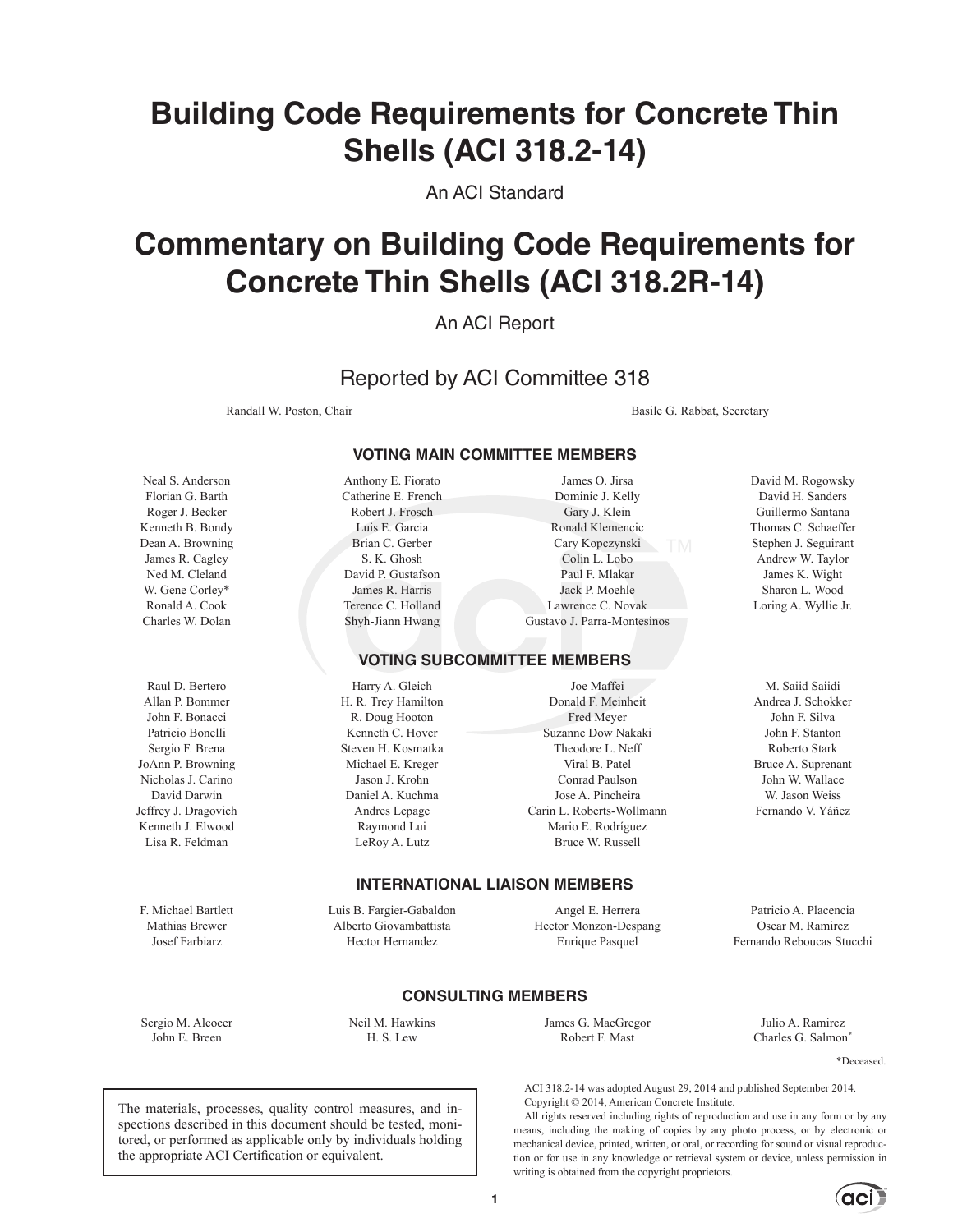# **PREFACE**

This document governs the design of thin shell concrete structures, previously presented in ACI 318-11 Chapter 19. Where required for design of thin shell concrete structures, provisions of ACI 318 are to be used to complement the provisions of this Code. Transition keys showing how the code was reorganized are provided on the ACI website on the 318 Resource Page under Topics in Concrete.

# **KEYWORDS**

folded plates; inelastic analysis; ribbed shells; thin shells

# **NOTES FROM THE PUBLISHER**

ACI 318.2-14, Building Code Requirements for Concrete Thin Shells, and ACI 318.2R-14, Commentary, are presented in a side-by-side column format. These are two separate but coordinated documents, with Code text placed in the left column and the corresponding Commentary text aligned in the right column. Commentary section numbers are preceded by an "R" to further distinguish them from Code section numbers.

The two documents are bound together solely for the user's convenience. Each document carries a separate enforceable and distinct copyright*.*

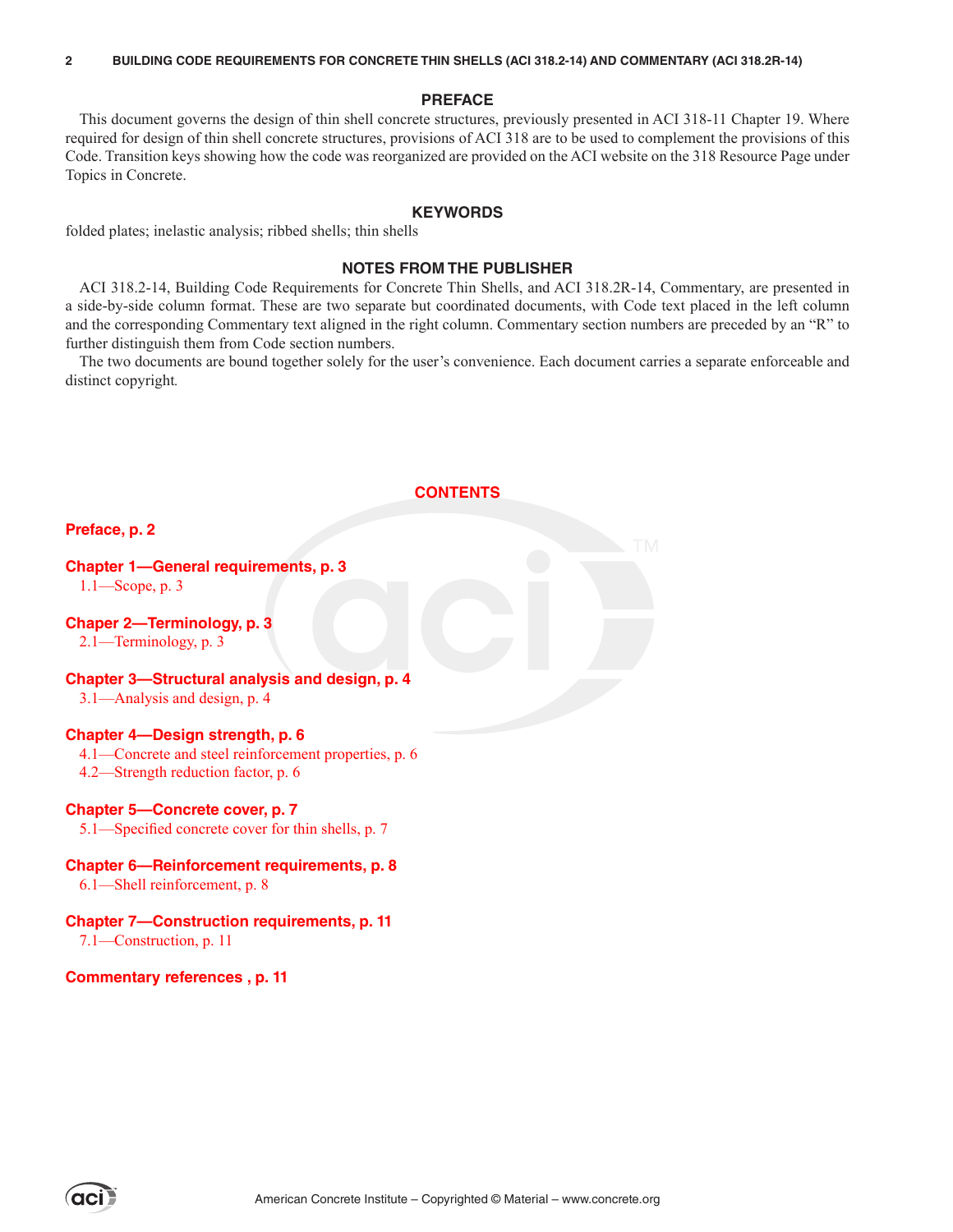# <span id="page-4-0"></span>**[CHAPTER 1—GENERAL REQUIREMENTS](#page-4-1)**

# **[1.1—Scope](#page-4-2)**

This Code provides information on the design, analysis, and construction of concrete thin shells.

<span id="page-4-14"></span>**[1.1.1](#page-4-3)** Provisions of this Code shall govern for thin shell concrete structures, including ribs and edge members.

<span id="page-4-15"></span>**[1.1.2](#page-4-4)** All provisions of [ACI 318-14](#page-12-1) not specifically excluded, and not in conflict with provisions of this Code, shall apply to thin shell structures.

# <span id="page-4-18"></span>**[CHAPER 2—TERMINOLOGY](#page-4-5)**

# **[2.1—Terminology](#page-4-6)**

**[2.1.1](#page-4-7)** *Thin shells*—Three-dimensional spatial structures made up of one or more curved slabs or folded plates whose thicknesses are small compared to their other dimensions. Thin shells are characterized by their three-dimensional load-carrying behavior, which is determined by the geometry of their forms, by the manner in which they are supported, and by the nature of the applied load.

**[2.1.2](#page-4-8)** *Folded plates*—A class of shell structure formed by joining flat, thin slabs along their edges to create a threedimensional spatial structure.

<span id="page-4-19"></span>**[2.1.3](#page-4-9)** *Ribbed shells*—Spatial structures with material placed primarily along certain preferred rib lines, with the area between the ribs filled with thin slabs or left open.

<span id="page-4-20"></span>**[2.1.4](#page-4-10)** *Auxiliary members*—Ribs or edge beams that serve to strengthen, stiffen, or support the shell; usually, auxiliary members act jointly with the shell.

<span id="page-4-21"></span>**[2.1.5](#page-4-11)** *Elastic analysis*—An analysis of deformations and internal forces based on equilibrium, compatibility of strains, and assumed elastic behavior, and representing, to a

# <span id="page-4-13"></span>**CODE COMMENTARY**

# <span id="page-4-12"></span><span id="page-4-2"></span><span id="page-4-1"></span>**[R1—GENERAL REQUIREMENTS](#page-4-12)**

# **[R1.1—Scope](#page-4-13)**

Because this Code applies to concrete thin shells of all shapes, extensive discussion of their design, analysis, and construction in the Commentary is not possible. Additional information can be obtained from the references. Performance of shells and folded plates requires attention to detail (refer to [Tedesko \[1980\]](#page-13-0)).

<span id="page-4-3"></span>**[R1.1.1](#page-4-14)** Discussion of the application of thin shells in structures such as cooling towers and circular prestressed concrete tanks may be found in [ACI 334.1R](#page-12-2), [ACI 334.2R](#page-12-3), [ACI 372R](#page-12-4), and the [IASS Working Group No. 5 report \(1979\).](#page-13-1)

**[R1.1.2](#page-4-15)** This Code is dependent on [ACI 318](#page-12-1). Common terms, symbols, definitions and references used in this Code are in ACI 318. Terms, symbols and definitions unique to this Code are defined herein.

# <span id="page-4-16"></span><span id="page-4-7"></span><span id="page-4-6"></span><span id="page-4-5"></span><span id="page-4-4"></span>**[R2—TERMINOLOGY](#page-4-16)**

# <span id="page-4-17"></span>**[R2.1—Terminology](#page-4-17)**

**[R2.1.1](#page-4-18)** Common types of thin shells are domes (surfaces of revolution) ([Billington 1982](#page-12-5); [ASCE Task Committee](#page-12-6) [1963](#page-12-6)), cylindrical shells (ASCE Task Committee 1963), barrel vaults ([ACI SP-28\)](#page-12-7), conoids (ACI SP-28), elliptical paraboloids (ACI SP-28), hyperbolic paraboloids ([Esquillan](#page-12-8) [1960](#page-12-8)), and groined vaults (Esquillan 1960).

<span id="page-4-8"></span>**[R2.1.2](#page-4-8)** Folded plates may be prismatic (Billington 1982; ASCE Task Committee 1963), nonprismatic (ASCE Task Committee 1963), or faceted. The first two types consist generally of planar thin slabs joined along their longitudinal edges to form a beam-like structure spanning between supports. Faceted folded plates are made up of triangular or polygonal planar thin slabs joined along their edges to form three-dimensional spatial structures.

<span id="page-4-9"></span>**[R2.1.3](#page-4-19)** Ribbed shells (ACI SP-28; Esquillan 1960) generally have been used for larger spans where the increased thickness of the curved slab alone becomes excessive or uneconomical. Ribbed shells are also used because of the construction techniques employed and to enhance the aesthetic impact of the completed structure.

<span id="page-4-10"></span>**[R2.1.4](#page-4-20)** Most thin shell structures require ribs or edge beams at their boundaries to resist the shell boundary forces, to assist in transmitting them to the supporting structure, and to accommodate the increased amount of reinforcement in these areas.

<span id="page-4-11"></span>**[R2.1.5](#page-4-21)** Elastic analysis of thin shells and folded plates can be performed using any method of structural analysis based on assumptions that provide suitable approxima-

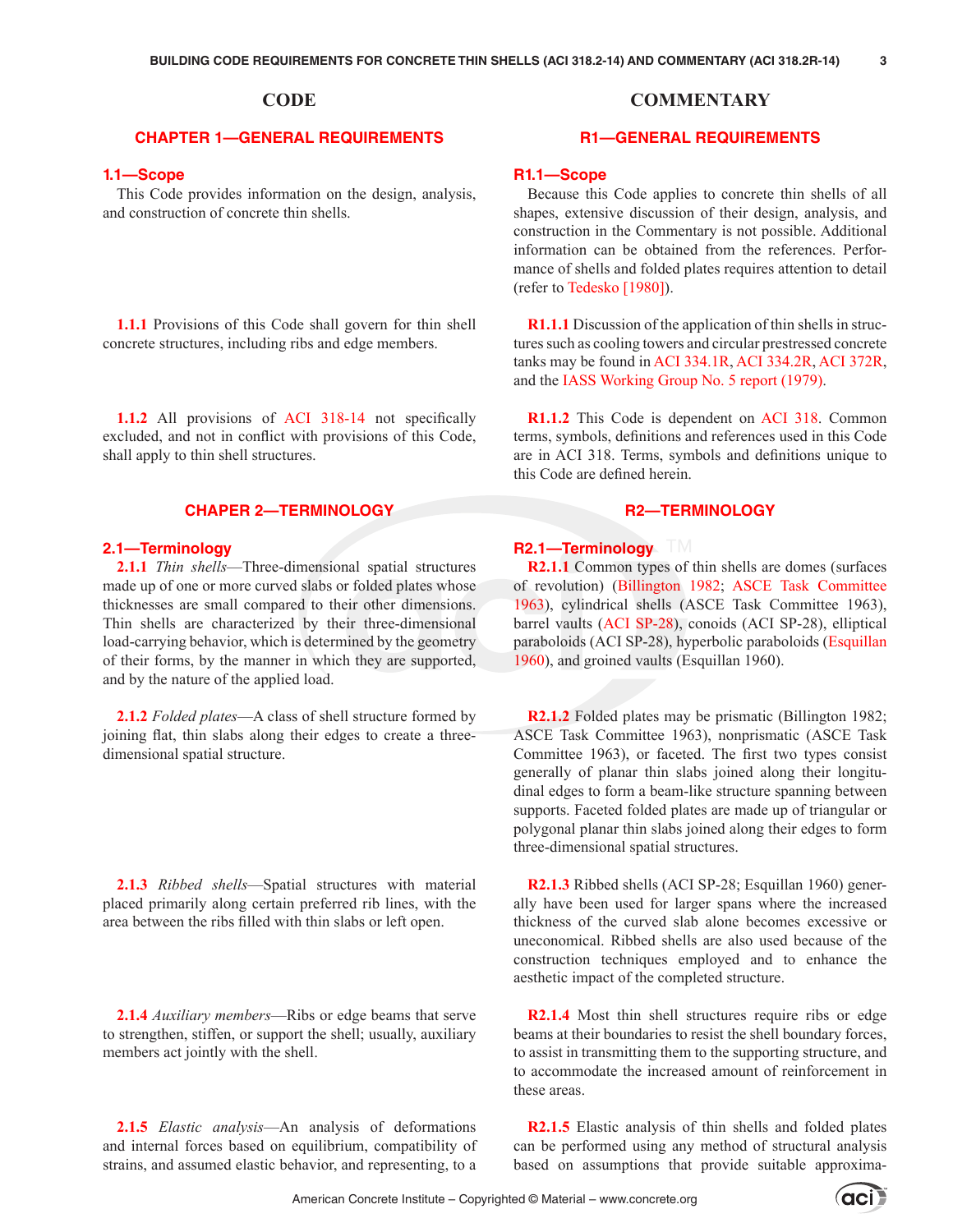<span id="page-5-0"></span>suitable approximation, the three-dimensional action of the shell together with its auxiliary members.

<span id="page-5-5"></span>**[2.1.6](#page-5-1)** *Inelastic analysis*—An analysis of deformations and internal forces based on equilibrium, nonlinear stress-strain relations for concrete and reinforcement, consideration of cracking and time-dependent effects, and compatibility of strains. The analysis shall represent to a suitable approximation three-dimensional action of the shell together with its auxiliary members.

**2.1.7** *Experimental analysis*—An analysis procedure based on the measurement of deformations or strains, or both, of the structure or its model; experimental analysis is based on either elastic or inelastic behavior.

# **[CHAPTER 3—STRUCTURAL ANALYSIS AND DESIGN](#page-5-2)**

# **[3.1—Analysis and design](#page-5-3)**

<span id="page-5-8"></span>**[3.1.1](#page-5-4)** Elastic behavior shall be an accepted basis for determining internal forces and displacements of thin shells. This behavior shall be permitted to be established by calculations based on an analysis of the uncracked concrete structure in which the material is assumed linearly elastic, homogeneous, and isotropic. Poisson's ratio of concrete shall be permitted to be taken equal to zero.

**3.1.2** Inelastic analyses shall be permitted to be used where it can be shown that such methods provide a safe basis for design.

# **CODE COMMENTARY**

tions to the three-dimensional behavior of the structure. The method should determine the internal forces and displacements needed in the design of the shell proper, the rib or edge members, and the supporting structure. Equilibrium of internal forces and external loads and compatibility of deformations should be satisfied.

Methods of elastic analysis based on classical shell theory, simplified mathematical or analytical models, or numerical solutions using finite element ([ACI SP-110](#page-12-9)), finite differences ([ACI SP-28](#page-12-7)), or numerical integration techniques (ACI SP-28; [Billington 1990](#page-12-10)) are described in the cited references.

The choice of the method of analysis and the degree of accuracy required depends on certain critical factors. These include: the size of the structure, the geometry of the thin shell or folded plate, the manner in which the structure is supported, the nature of the applied load, and the extent of personal or documented experience regarding the reliability of the given method of analysis in predicting the behavior of the specific type of shell (ACI SP-28) or folded plate [\(ASCE](#page-12-6)  [Task Committee 1963](#page-12-6)).

<span id="page-5-1"></span>**[R2.1.6](#page-5-5)** Inelastic analysis of thin shells and folded plates can be performed using a refined method of analysis based on the specific nonlinear material properties, nonlinear behavior due to the cracking of concrete, and time-dependent effects such as creep, shrinkage, temperature, and load history. These effects are incorporated to trace the response and crack propagation of a reinforced concrete shell through the elastic, inelastic, and ultimate ranges. Such analyses usually require incremental loading and iterative procedures to converge on solutions that satisfy both equilibrium and strain compatibility ([Scordelis 1990](#page-13-2); [Schnobrich 1991\)](#page-13-3).

# <span id="page-5-6"></span><span id="page-5-4"></span><span id="page-5-3"></span><span id="page-5-2"></span>**[R3—STRUCTURAL ANALYSIS AND DESIGN](#page-5-6)**

### <span id="page-5-7"></span>**[R3.1—Analysis and design](#page-5-7)**

**[R3.1.1](#page-5-8)** For types of shell structures where experience, tests, and analyses have shown that the structure can sustain reasonable overloads without undergoing brittle failure, elastic analysis is an acceptable procedure. In such cases, it may be assumed that reinforced concrete is ideally elastic, homogeneous, and isotropic, having identical properties in all directions. An analysis should be performed for the shell considering service load conditions. The analysis of shells of unusual size, shape, or complexity should consider behavior through the elastic, cracking, and inelastic stages.

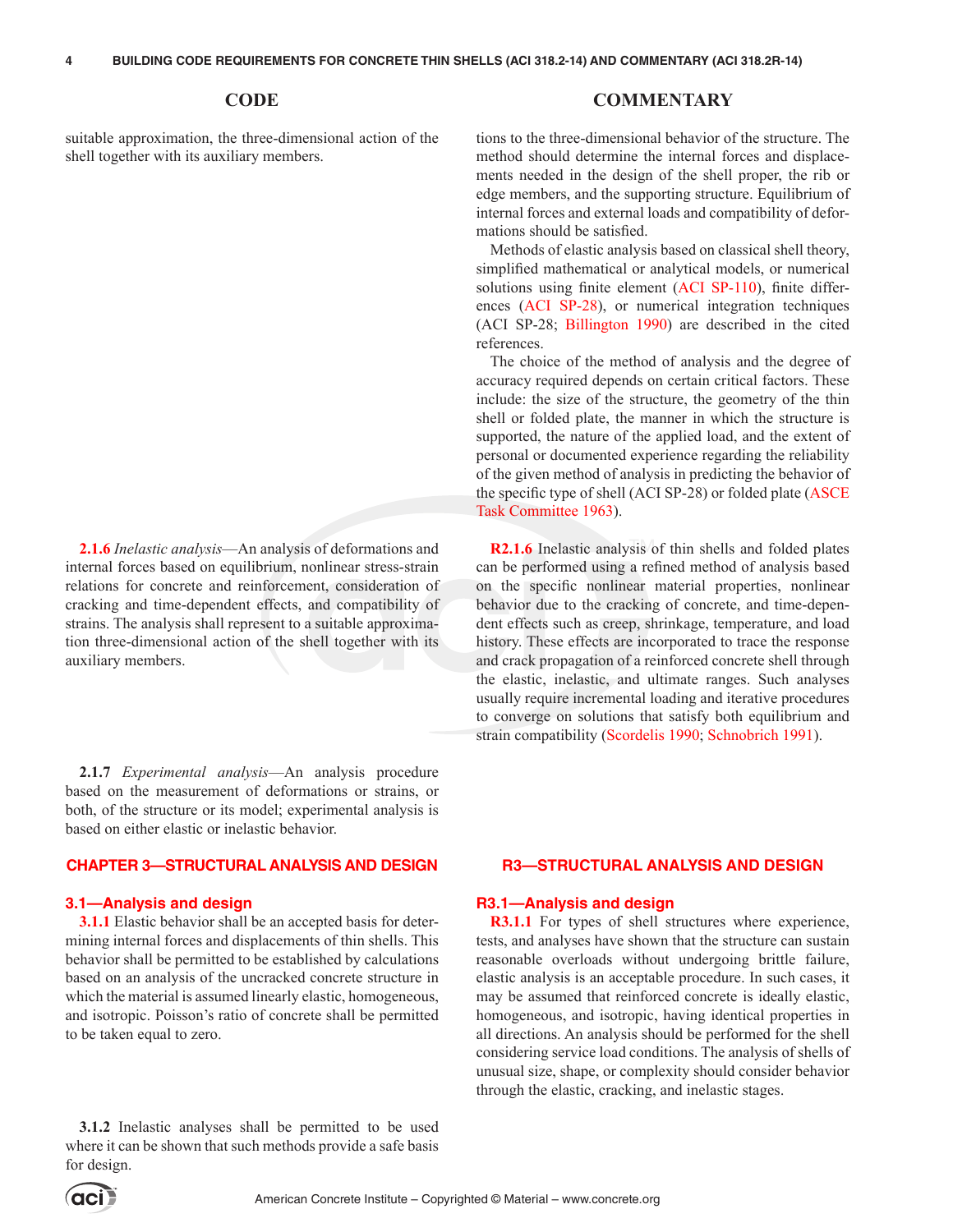**3.1.3** Equilibrium checks of internal resistances and external loads shall be made to ensure consistency of results.

<span id="page-6-5"></span>**[3.1.4](#page-6-0)** Experimental or numerical analysis procedures shall be permitted where it can be shown that such procedures provide a safe basis for design.

**[3.1.5](#page-6-1)** Approximate methods of analysis shall be permitted where it can be shown that such methods provide a safe basis for design.

<span id="page-6-6"></span>**[3.1.6](#page-6-2)** In prestressed shells, the analysis shall also consider behavior under loads induced during prestressing, at cracking load, and at factored load. Where tendons are draped within a shell, design shall take into account force components on the shell resulting from the tendon profile not lying in one plane.

<span id="page-6-7"></span>**[3.1.7](#page-6-3)** The thickness of a shell and its reinforcement shall be proportioned for the required strength and serviceability requirements of ACI 318.

<span id="page-6-8"></span>**[3.1.8](#page-6-4)** Shell instability shall be investigated and shown by design to be precluded.

# **CODE COMMENTARY**

<span id="page-6-0"></span>**[R3.1.4](#page-6-5)** Experimental analysis of elastic models [\(Sabnis](#page-13-4) [et al. 1983](#page-13-4)) has been used as a substitute for an analytical solution of a complex shell structure. Experimental analysis of reinforced microconcrete models through the elastic, cracking, inelastic, and ultimate stages should be considered for important shells of unusual size, shape, or complexity.

For model analysis, only those portions of the structure that significantly affect the items under study need be simulated. Every attempt should be made to ensure that the experiments reveal the quantitative behavior of the prototype structure.

Wind tunnel tests of a scaled-down model do not necessarily provide usable results and should be conducted by a recognized expert in wind tunnel testing of structural models.

<span id="page-6-1"></span>**[R3.1.5](#page-6-1)** Solutions that include both membrane and bending effects, satisfy conditions of compatibility, and equilibrium are encouraged. Approximate solutions that satisfy statics but not the compatibility of strains may be used only when extensive experience has proved that safe designs have resulted from their use. Such methods include beam-type analysis for barrel shells and folded plates having large ratios of span to either width or radius of curvature, simple membrane analysis for shells of revolution, and others in which the equations of equilibrium are satisfied, while the strain compatibility equations are not.

<span id="page-6-2"></span>**[R3.1.6](#page-6-6)** If the shell is prestressed, the analysis should include its strength at factored loads as well as its adequacy under service loads, under the load that causes cracking, and under loads induced during prestressing. Axial forces due to draped tendons may not lie in one plane, and due consideration should be given to the resulting force components. The effects of post-tensioning of shell-supporting members should be taken into account.

<span id="page-6-3"></span>**[R3.1.7](#page-6-7)** Thin shell sections and reinforcement are required to be proportioned to satisfy the strength provisions of [ACI](#page-12-1)  [318](#page-12-1) and to resist internal forces obtained from an analysis, an experimental model study, or a combination thereof. Reinforcement sufficient to minimize cracking under service load conditions should be provided. The thickness of the shell is often dictated by the required reinforcement and the construction constraints ([Gupta 1986](#page-13-5)), shell stability, or by the ACI 318 minimum thickness requirements.

<span id="page-6-4"></span>**[R3.1.8](#page-6-8)** Thin shells, like other structures that experience in-plane membrane compressive forces, are subject to buckling when the applied load reaches a critical value. Because of the surface-like geometry of shells, the problem of calculating buckling loads is complex. If one of the principal membrane forces is tensile, the shell is less likely to buckle than if both principal membrane forces are compressive. The kinds of membrane forces that develop in a shell depend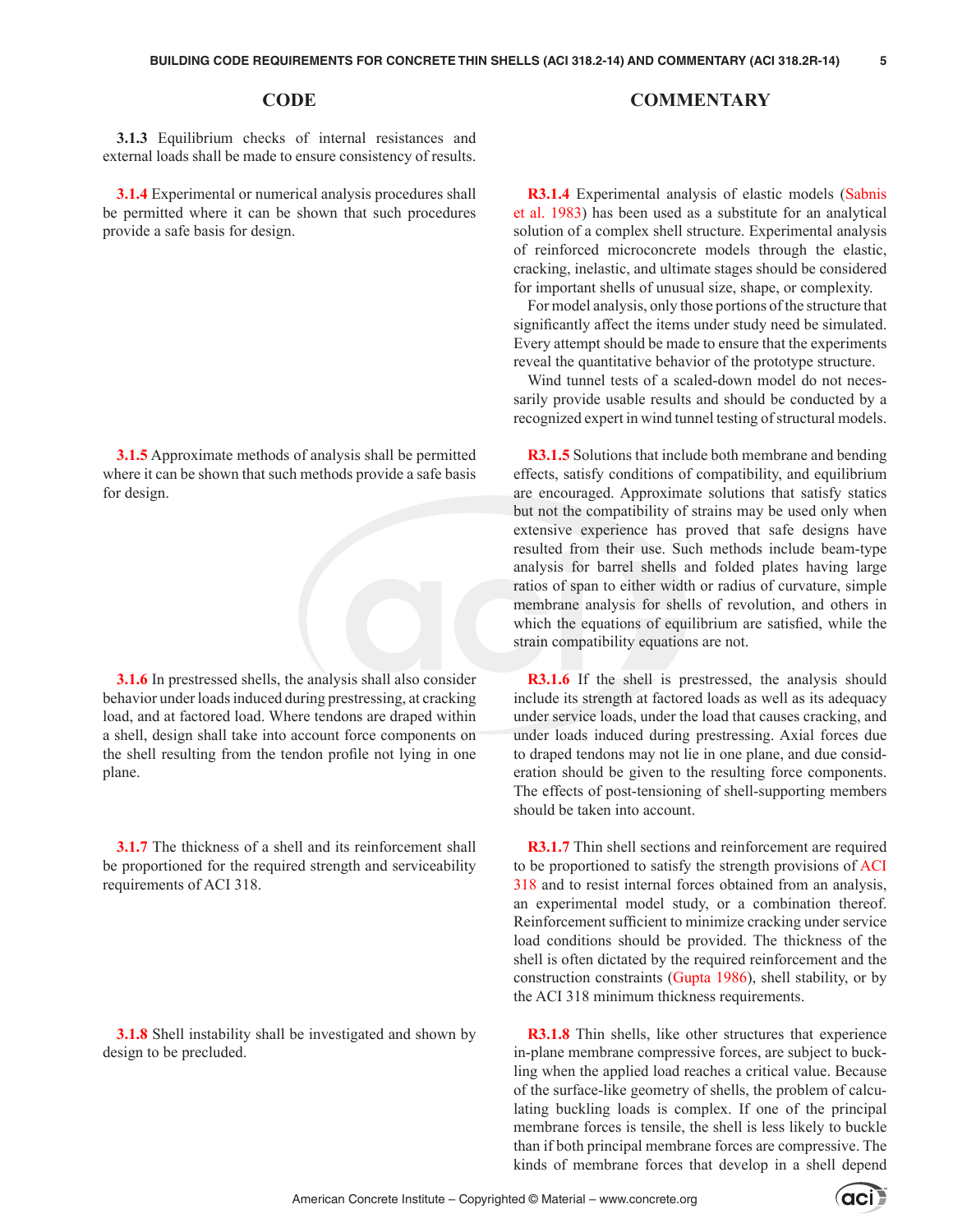<span id="page-7-0"></span>on its initial shape and the manner in which the shell is supported and loaded. In some types of shells, post-buckling behavior should be considered in determining safety against instability ([IASS Working Group No. 5 1979\)](#page-13-1).

Investigation of thin shells for stability should consider the effect of: 1) anticipated deviation of the geometry of the shell surface as-built from the idealized geometry; 2) local variations in curvature; 3) large deflections; 4) creep and shrinkage of concrete; 5) inelastic properties of materials; 6) cracking of concrete; 7) location, amount, and orientation of reinforcement; and 8) possible deformation of supporting elements.

Measures successfully used to improve resistance to buckling include the provision of two mats of reinforcement one near each outer surface of the shell, a local increase of shell curvatures, the use of ribbed shells, and the use of concrete with high tensile strength and low creep.

A procedure for determining critical buckling loads of shells is given in the IASS recommendations (IASS 1979). Some recommendations for buckling design of domes used in industrial applications are given in [ACI 372R](#page-12-4) and [ACI SP-67.](#page-12-11)

**3.1.9** Auxiliary members shall be designed according to the applicable provisions of [ACI 318](#page-12-1). It shall be permitted to assume that a portion of the shell equal to the flange width, as specified in ACI 318, acts with the auxiliary member. In such portions of the shell, the reinforcement perpendicular to the auxiliary member shall be at least equal to that required for the flange of a T-beam by ACI 318.

<span id="page-7-3"></span>**[3.1.10](#page-7-1)** Strength design of shell slabs for membrane and bending forces shall be based on the distribution of stresses and strains as determined from either elastic or an inelastic analysis.

**[3.1.11](#page-7-2)** In a region where membrane cracking is predicted, the nominal compressive strength parallel to the cracks shall be taken as **0.4***fc***′**.

# **CHAPTER 4—DESIGN STRENGTH**

# **4.1—Concrete and steel reinforcement properties**

**4.1.1** Specified compressive strength of concrete at 28 days shall be at least 3000 psi.

**4.1.2** Specified yield strength of nonprestressed reinforcement shall not exceed 60,000 psi.

# **4.2—Strength reduction factor**

**4.2.1** The value of **ϕ** for membrane tension shall be 0.90.

**4.2.2** The value for **ϕ** for other conditions may be found in Chapter 21 of [ACI 318](#page-12-1).

<span id="page-7-1"></span>**[R3.1.10](#page-7-3)** The stresses and strains in the shell slab used for design are those determined by analysis. Because of detrimental effects of membrane cracking, the computed tensile strain in the reinforcement under factored loads should be limited.

<span id="page-7-2"></span>**[R3.1.11](#page-7-2)** Where principal tensile stress produces membrane cracking in the shell, experiments indicate the attainable compressive strength in the direction parallel to the cracks is reduced ([Gupta 1984](#page-13-6); [Vecchio and Collins 1986\)](#page-13-7).

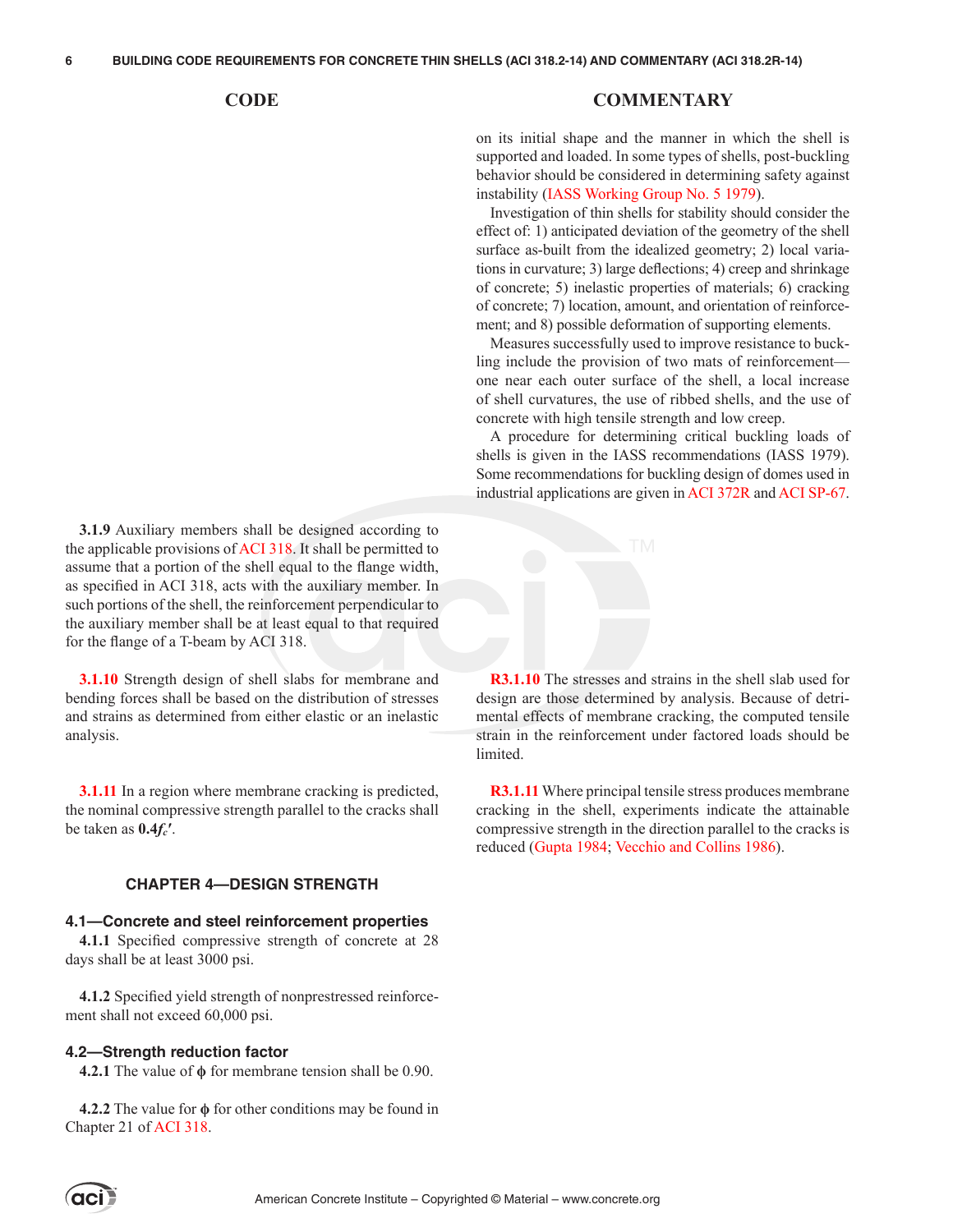# **[CHAPTER 5—CONCRETE COVER](#page-8-1)**

# <span id="page-8-0"></span>**[5.1—Specified concrete cover for thin shells](#page-8-2)**

Unless a greater concrete cover is required by the General Building Code for fire protection, specified concrete cover shall be in accordance with 5.1.1 through 5.1.3. For shells subjected to corrosive environments, 5.1.4 shall apply.

**5.1.1** *Cast-in-place nonprestressed concrete*—Nonprestressed cast-in-place concrete shells shall have specified cover for reinforcement shall be at least that given in Table 5.1.1.

# **Table 5.1.1—Specified concrete cover for cast-inplace nonprestressed concrete shells**

| Concrete exposure                                      | Reinforcement                              | <b>Specified</b><br>cover, in. |
|--------------------------------------------------------|--------------------------------------------|--------------------------------|
| Exposed to weather or<br>in contact with ground        | No. 6 bar and larger                       |                                |
|                                                        | No. 5 bar, W31 or D31 wire, and<br>smaller | $1 - 1/2$                      |
| Not exposed to<br>weather or in contact<br>with ground | No. 6 bar and larger                       | 3/4                            |
|                                                        | No. 5 bar, W31 or D31 wire, and<br>smaller | 1/2                            |

**5.1.2** *Cast-in-place prestressed concrete*—Cast-in-place prestressed concrete shells shall have specified cover for reinforcement, ducts, and end fittings at least that given in Table 5.1.2.

# **Table 5.1.2—Specified concrete cover for cast-inplace prestressed concrete shells**

| Concrete exposure                                      | <b>Reinforcement</b>                                                                               | <b>Specified</b><br>cover, in. |
|--------------------------------------------------------|----------------------------------------------------------------------------------------------------|--------------------------------|
| Exposed to weather or<br>in contact with ground        | Prestressing tendons and<br>prestressing reinforcement; No. 8<br>bar, W31 or D31 wire, and smaller |                                |
|                                                        | No. 9 bar and larger                                                                               | $d_h$                          |
| Not exposed to<br>weather or in contact<br>with ground | Prestressing tendons and<br>prestressing reinforcement                                             | 3/4                            |
|                                                        | No. 6 bar and larger                                                                               | $d_h$                          |
|                                                        | No. 5 bar, W31 or D31 wire, and<br>smaller                                                         | 3/8                            |

**5.1.3** *Precast nonprestressed or prestressed concrete manufactured under plant control conditions*—Precast nonprestressed or prestressed shells manufactured under plant conditions shall have specified cover for reinforcement, ducts, and end fittings at least that given in Table 5.1.3.

# **CODE COMMENTARY**

# <span id="page-8-4"></span><span id="page-8-3"></span><span id="page-8-2"></span><span id="page-8-1"></span>**[R5—CONCRETE COVER](#page-8-3)**

### **[R5.1—Specified concrete cover for thin shells](#page-8-4)**

In 5.1.1 through 5.1.3, the condition "exposed to earth or weather or in contact with ground" refers to direct exposure to moisture changes and not just to temperature changes. Thin shell soffits are not usually considered directly exposed to weather or in contact with ground unless subject to alternate wetting and drying, including that due to condensation conditions or direct leakage from exposed top surface, run off, or similar effects.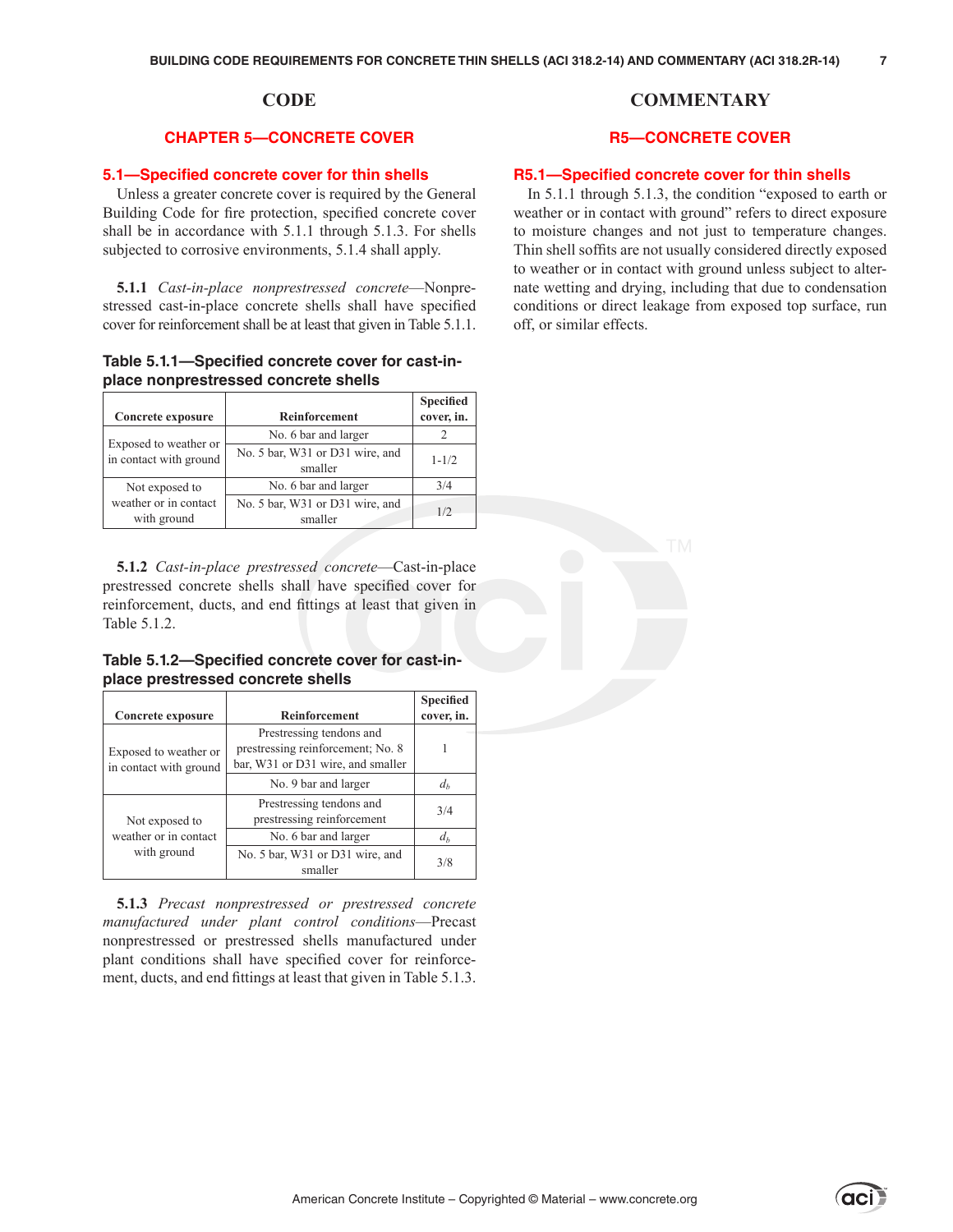<span id="page-9-0"></span>**Table 5.1.3—Specified concrete cover for precast nonprestressed or prestressed concrete shells manufactured under plant conditions**

| Concrete exposure                                      | <b>Reinforcement</b>                                                                                                                    | <b>Specified</b><br>cover, in. |
|--------------------------------------------------------|-----------------------------------------------------------------------------------------------------------------------------------------|--------------------------------|
| Exposed to weather<br>or in contact with<br>ground     | No. 6 through No. 11 bars;<br>Tendons and prestressing rein-<br>forcement larger than 5/8 in. diam-<br>eter through 1-1/2 in. diameter. | $1 - 1/2$                      |
|                                                        | No. 5 bar, W31 or D31 wire, and<br>smaller; Tendons and strands 5/8<br>in, diameter and smaller                                         | $1 - 1/4$                      |
| Not exposed to<br>weather or in contact<br>with ground | Prestressing tendons and<br>prestressing reinforcement                                                                                  | 3/4                            |
|                                                        | No. 6 bar and larger                                                                                                                    | 5/8                            |
|                                                        | No. 5 bar, W31 or D31 wire, and<br>smaller                                                                                              | 3/8                            |

**5.1.4** *Specified concrete cover requirements for corrosive environments*

**5.1.4.1** In corrosive environments or other severe exposure conditions, the specified concrete cover shall be increased as deemed necessary and specified by the licensed design professional. The applicable requirements for concrete based on exposure categories in 19.3.1.1 of ACI 318 shall be satisfied, or other protection shall be provided.

**5.1.4.2** For prestressed concrete members classified as Class T or C in 24.5.2.1 of ACI 318 and exposed to corrosive environments or other severe exposure categories such as those defined in 19.3.1.1 of ACI 318, the specified concrete cover shall be at least 1.5 times the cover for prestressed reinforcement required by 5.1.2 for cast-in-place prestressed concrete members and 5.1.3 for precast concrete members.

**5.1.4.3** The increased cover requirement of 5.1.4.2 need not be satisfied if the precompressed tension zone is not in tension under sustained loads.

# **5.1.5** *Concrete surface exposed to earth or weather*

**5.1.5.1** If concrete surface is exposed to earth or weather, concrete cover provisions shall be in accordance with 20.6.1 of ACI 318.

# **[CHAPTER 6—REINFORCEMENT REQUIREMENTS](#page-9-1)**

## **[6.1—Shell reinforcement](#page-9-2)**

**[6.1.1](#page-9-2)** Shell reinforcement shall be provided to resist tensile stresses from internal membrane forces, to resist tension from bending and twisting moments, to limit shrinkage and temperature crack width and spacing, and as reinforcement at shell boundaries, load attachments, and shell openings.

# <span id="page-9-3"></span><span id="page-9-2"></span><span id="page-9-1"></span>**[R6—REINFORCEMENT REQUIREMENTS](#page-9-3)**

# <span id="page-9-4"></span>**[R6.1—Shell reinforcement](#page-9-4)**

**[R6.1.1](#page-9-4)** At any point in a shell, two different kinds of internal forces may occur simultaneously: those associated with membrane action, and those associated with bending of the shell. The membrane forces are assumed to act in the tangential plane midway between the surfaces of the shell. Flexural effects include bending moments, twisting moments, and the associated transverse shears. Limiting membrane crack width and spacing due to shrinkage,

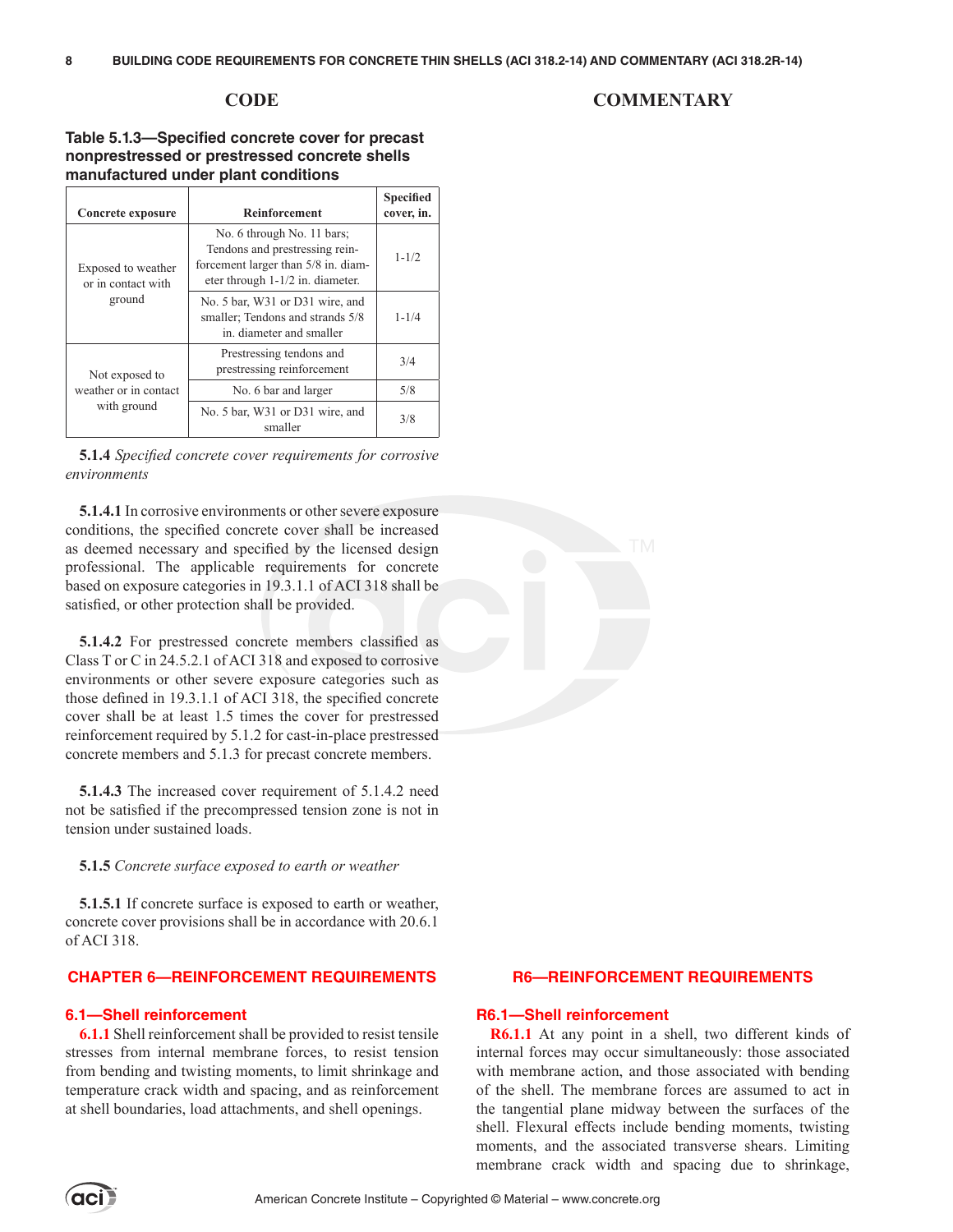<span id="page-10-4"></span>**[6.1.2](#page-10-0)** Tensile reinforcement shall be provided in two or more directions and shall be proportioned such that its resistance in any direction equals or exceeds the tensile component of internal forces in that direction.

Alternatively, reinforcement for the membrane forces in the shell shall be sufficient to resist axial tensile forces plus the tensile force due to shear-friction required to transfer shear across any cross section of the membrane. The assumed coefficient of friction, **μ**, shall be in accordance with 22.9.4.2 in ACI 318.



<span id="page-10-5"></span>**[6.1.3](#page-10-1)** The minimum area of shell reinforcement at any section as measured in two orthogonal directions shall be at least 0.0018 times the gross area of the section for Grade 60 reinforcement or 0.0020 for Grade 40 reinforcement.

**6.1.4** Reinforcement for shear and bending moments about axes in the plane of the shell slab shall be calculated in accordance with the analysis requirements of [ACI 318](#page-12-1).

<span id="page-10-6"></span>**[6.1.5](#page-10-2)** The area of shell tension reinforcement shall be limited so that the reinforcement will yield before either crushing of concrete in compression or shell buckling can take place.

<span id="page-10-7"></span>**[6.1.6](#page-10-3)** In regions of high tension, membrane reinforcement shall, if practical, be placed in the general directions of the principal tensile membrane forces. Where this is not practical, it shall be permitted to place membrane reinforcement in two or more component directions.

# **CODE COMMENTARY**

temperature, and service load conditions are a major design consideration.

<span id="page-10-0"></span>**[R6.1.2](#page-10-4)** The requirement of ensuring strength in all directions is based on safety considerations. Any method that ensures sufficient strength consistent with equilibrium is acceptable. The direction of the principal membrane tensile force at any point may vary depending on the direction, magnitudes, and combinations of the various applied loads.

The magnitude of the internal membrane forces, acting at any point due to a specific load, is generally calculated on the basis of an elastic theory in which the shell is assumed to be uncracked. The calculation of the required amount of reinforcement to resist the internal membrane forces has been traditionally based on the assumption that concrete does not resist tension. The associated deflections, and the possibility of cracking, should be investigated in the serviceability phase of the design. Achieving this may require a working stress design for reinforcement selection.

Where reinforcement is not placed in the direction of the principal tensile forces and where cracks at the service load level are objectionable, the calculation of the amount of reinforcement may have to be based on a more refined approach ([Gupta 1984](#page-13-6); [Fialkow 1991](#page-13-8); [Medwadowski 1989](#page-13-9)) that considers the existence of cracks. In the cracked state, the concrete is assumed to be unable to resist either tension or shear. Thus, equilibrium is attained by equating tensileresisting forces in reinforcement and compressive-resisting forces in concrete.

The alternative method to calculate orthogonal reinforcement is the shear-friction method. It is based on the assumption that shear integrity of a shell should be maintained at factored loads. It is not necessary to calculate principal stresses if the alternative approach is used.

<span id="page-10-1"></span>**[R6.1.3](#page-10-5)** Minimum membrane reinforcement corresponding to slab shrinkage and temperature reinforcement should be provided in at least two approximately orthogonal directions even if the calculated membrane forces are compressive in one or more directions.

<span id="page-10-2"></span>**[R6.1.5](#page-10-6)** The requirement that the tensile reinforcement yields before the concrete crushes anywhere is consistent with ACI 318. Such crushing can also occur in regions near supports and, for some shells, where the principal membrane forces are approximately equal and opposite in sign.

<span id="page-10-3"></span>**[R6.1.6](#page-10-7)** Generally, for all shells, and particularly in regions of substantial tension, the orientation of reinforcement should approximate the directions of the principal tensile membrane forces. However, in some structures it is not possible to detail the reinforcement to follow the stress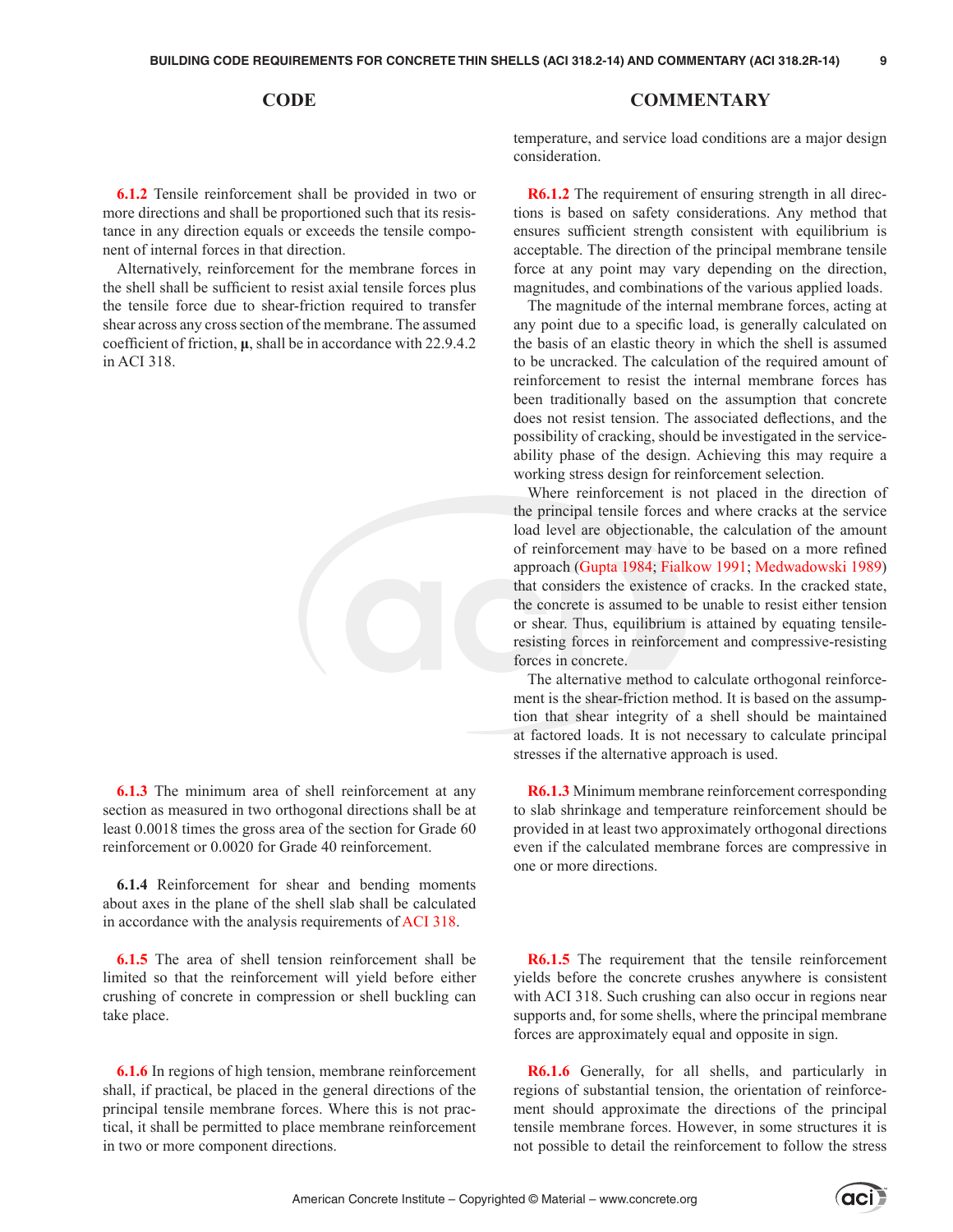<span id="page-11-4"></span>**[6.1.7](#page-11-0)** If the direction of reinforcement varies more than 10 degrees from the direction of principal tensile membrane force, the amount of reinforcement shall be reviewed in relation to cracking at service loads.

<span id="page-11-5"></span>**[6.1.8](#page-11-1)** If the magnitude of the principal tensile membrane stress within the shell varies greatly over the area of the shell surface, reinforcement resisting the total tension shall be permitted to be concentrated in the regions of largest tensile stress where it can be shown that this provides a safe basis for design. The ratio of shell reinforcement in any portion of the tensile zone shall be at least 0.0035 based on the overall thickness of the shell.

<span id="page-11-6"></span>**[6.1.9](#page-11-2)** Reinforcement required to resist shell bending moments shall be proportioned with due regard to the simultaneous action of membrane axial forces at the same location. Where shell reinforcement is required in only one face to resist bending moments, equal amounts shall be placed near both surfaces of the shell even though a reversal of bending moments is not indicated by the analysis.

**6.1.10** Shell reinforcement spacing in any direction shall not exceed the lesser of **5***h* and 18 in. Where the principal membrane tensile stress on the gross concrete area due to factored loads exceed **4ϕλ√***fc***′**, reinforcement spacing shall not exceed the lesser of 3*h* and 18 in.

<span id="page-11-7"></span>**[6.1.11](#page-11-3)** Shell reinforcement at the junction of the shell and supporting members or edge members shall be anchored in or extended through such members at least **1.2***ℓd* but not less than 18 in.

<span id="page-11-8"></span>**[6.1.12](#page-11-3)** Lap splice lengths of shell reinforcement shall be at least the greater of **1.2***ℓd* and 18 in. The number of principal tensile reinforcement splices shall be kept to a practical minimum. Where lap splices are necessary, they shall be staggered at least *ℓd* with not more than one-third of the reinforcement spliced at any section.

trajectories. For such cases, orthogonal component reinforcement is allowed.

<span id="page-11-0"></span>**[R6.1.7](#page-11-4)** When the directions of reinforcement deviate significantly (more than 10 degrees) from the directions of the principal membrane stresses, higher strains in the shell occur to develop the reinforcement. This might lead to the development of unacceptable crack widths. Crack widths should be estimated and limited if necessary.

Permissible crack widths for service loads under different environmental conditions are given in [ACI 224R.](#page-12-12) Crack widths can be limited by an increase in the amount of reinforcement used, by reducing the stress at the service load level, by providing reinforcement in three or more directions in the plane of the shell, by using closer spacing of smallerdiameter bars, or by a combination of these actions.

<span id="page-11-1"></span>**[R6.1.8](#page-11-5)** The practice of concentrating tensile reinforcement in the regions of maximum tensile stress has led to a number of successful and economical designs, primarily for long folded plates, long barrel vault shells, and for domes. The requirement of providing the minimum reinforcement in the remaining tensile zones is intended to limit the width and spacing of cracks.

<span id="page-11-2"></span>**[R6.1.9](#page-11-6)** The design method should ensure that the concrete sections, including consideration of the reinforcement, are capable of developing the internal forces required by the equations of equilibrium ([Gupta 1986\)](#page-13-5). The sign of bending moments may change rapidly from point to point of a shell. For this reason, reinforcement to resist bending, where required, is to be placed near both outer surfaces of the shell. In many cases, the thickness required to provide specified concrete cover and spacing for the multiple layers of reinforcement may govern the design of the shell thickness.

<span id="page-11-3"></span>**[R6.1.11](#page-11-7) and [R6.1.12](#page-11-8)** On curved shell surfaces it is difficult to control the alignment of prefabricated reinforcement. This should be considered to avoid insufficient lap splice and development lengths. ACI 318 requires extra length to achieve the required lap splice and development lengths on curved surfaces.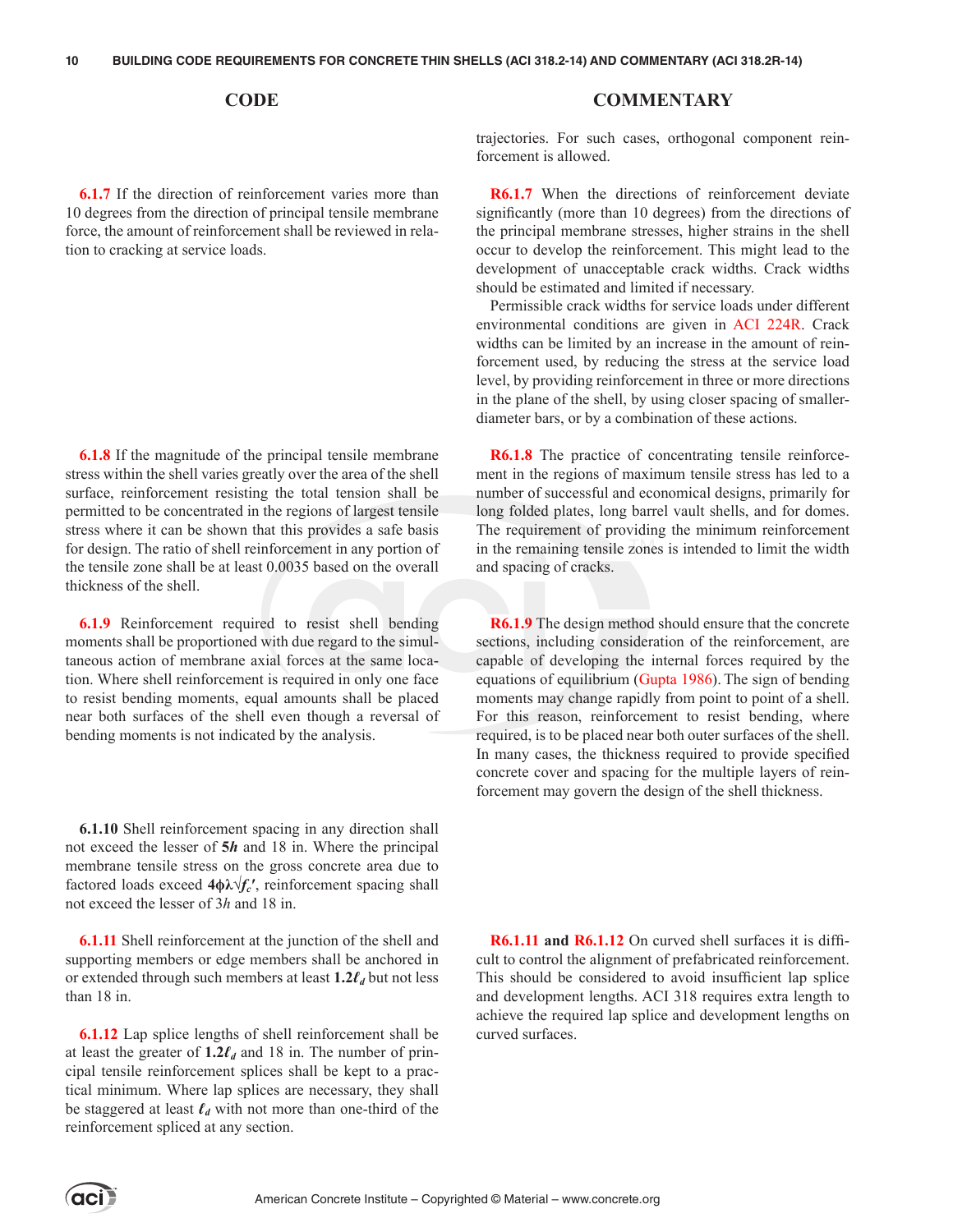# <span id="page-12-0"></span>**[CHAPTER 7—CONSTRUCTION R](#page-12-13)EQUIREMENTS**

# **[7.1—Construction](#page-12-14)**

<span id="page-12-19"></span>**[7.1.1](#page-12-15)** If removal of formwork is based on a specific modulus of elasticity of concrete because of stability or deflection considerations, the value of the modulus of elasticity, *Ec*, used shall be determined from flexural tests of field-cured beam specimens. The number of test specimens, the dimensions of beam test specimens, and test procedures shall be specified by the licensed design professional.

<span id="page-12-20"></span>**[7.1.2](#page-12-16)** The licensed design professional shall specify in the construction documents the tolerances for the shape of the shell. If construction results in deviations from the shape greater than the specified tolerances, an analysis of the effect of the deviations shall be made and any required remedial actions shall be taken to ensure safe behavior.

# <span id="page-12-18"></span>**CODE COMMENTARY**

# <span id="page-12-17"></span><span id="page-12-15"></span><span id="page-12-14"></span><span id="page-12-13"></span>**[R7—CONSTRUCTION R](#page-12-17)EQUIREMENTS**

# **[R7.1—Construction](#page-12-18)**

**[R7.1.1](#page-12-19)** When early removal of forms is necessary, the magnitude of the modulus of elasticity at the time of proposed form removal should be investigated to ensure safety of the shell with respect to buckling, and to restrict deflections [\(Tedesko 1953](#page-13-10), [1980\)](#page-13-0). The value of the modulus of elasticity, *Ec*, should be obtained from a flexural test of field-cured specimens. It is not sufficient to determine the modulus from the formula in [ACI 318](#page-12-1) even if the compressive strength of concrete is determined for the field-cured specimen.

<span id="page-12-16"></span>**[R7.1.2](#page-12-20)** In some types of shells, small local deviations from the theoretical geometry of the shell can cause relatively large changes in local stresses and in overall safety against instability. These changes can result in local cracking and yielding that may make the structure unsafe or can greatly affect the critical load, producing instability. The effect of such deviations should be evaluated and any necessary remedial actions should be taken. Attention is needed when using air-supported form systems (Huber 1986).

# **COMMENTARY REFERENCES**

ACI Committee documents and documents published by other organizations are listed first by document number, full title, and year of publication followed by authored documents listed alphabetically.

# <span id="page-12-12"></span>*[American Concrete Institute](http://www.concrete.org)*

<span id="page-12-1"></span>224R-01—Control of Cracking in Concrete Structures 318-14—Building Code Requirements for Structural Concrete (ACI 318-14) and Commentary (ACI 318R-14)

<span id="page-12-2"></span>334.1R-92(02)—Concrete Shell Structures – Practice and Commentary

<span id="page-12-3"></span>334.2R-91—Reinforced Concrete Cooling Tower Shells – Practice and Commentary

<span id="page-12-4"></span>372R-13—Guide to Design and Construction of Circular Wire- and Strand-Wrapped Prestressed Concrete Structures

<span id="page-12-7"></span>SP-28(71)—Concrete Thin Shells

<span id="page-12-11"></span>SP-67(81)—Concrete Shell Buckling

<span id="page-12-9"></span>SP-110(88)—Hyperbolic Paraboloid Shells

# **Authored documents**

<span id="page-12-6"></span>ASCE Task Committee, 1963, "Phase I Report on Folded Plate Construction," *Journal of Structural Division*, ASCE, V. 89, No. ST6, pp. 365-406.

<span id="page-12-5"></span>Billington, D. P., 1982, *Thin Shell Concrete Structures*, second edition, McGraw-Hill Book Co., New York, 373 pp.

<span id="page-12-10"></span>Billington, D. P., 1990, "Thin Shell Structures," *Structural Engineering Handbook*, Gaylord and Gaylord, eds., McGraw-Hill, New York, pp. 24.1-24.57.

<span id="page-12-8"></span>Esquillan N., 1960, "The Shell Vault of the Exposition Palace, Paris," *Journal of Structural Division*, ASCE, V. 86, No. ST1, Jan., pp. 41-70.

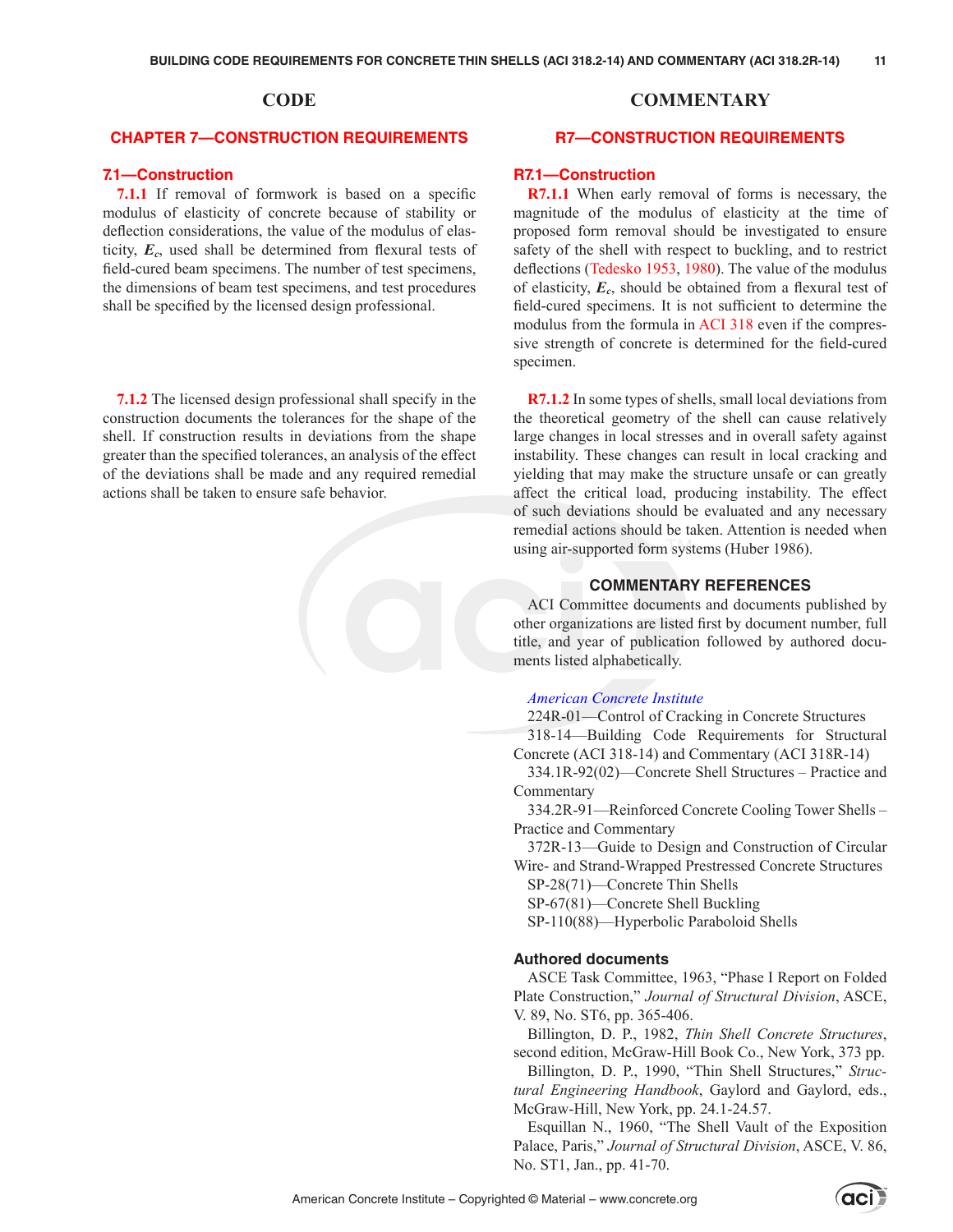<span id="page-13-8"></span>Fialkow, M. N., 1991, "Compatible Stress and Cracking in Reinforced Concrete Membranes with Multidirectional Reinforcement," *ACI Structural Journal*, V. 88, No. 4, July-Aug., pp. 445-457.

<span id="page-13-6"></span>Gupta, A. K., 1984, "Membrane Reinforcement in Concrete Shells: A Review," *Nuclear Engineering and Design*, V. 82, Oct., pp. 63-75.

<span id="page-13-5"></span>Gupta, A. K., 1986, "Combined Membrane and Flexural Reinforcement in Plates and Shells," *Journal of Structural Engineering*, ASCE, V. 112, No. 3, Mar., pp. 550-557.

Huber, R. W., 1986, "Air Supported Forming—Will it Work?" *Concrete International*, V. 8, No. 1, Jan., pp. 13-17.

<span id="page-13-1"></span>IASS Working Group No. 5, 1979, "Recommendations for Reinforced Concrete Shells and Folded Plates," International Association for Shell and Spatial Structures, Madrid, Spain, 66 pp.

<span id="page-13-9"></span>Medwadowski, S., 1989, "Multidirectional Membrane Reinforcement," *ACI Structural Journal*, V. 86, No. 5, Sept.- Oct., pp. 563-569.

<span id="page-13-4"></span>Sabnis, G. M.; Harris, H. G.; and Mirza, M. S., 1983, *Structural Modeling and Experimental Techniques*, first edition, Prentice-Hall, Inc., Englewood Cliffs, NJ.

<span id="page-13-3"></span>Schnobrich, W. C., 1991, "Reflections on the Behavior of Reinforced Concrete Shells," *Engineering Structures*, V. 13, No. 2, Apr., pp. 199-210.

<span id="page-13-2"></span>Scordelis, A. C., 1990, "Non-Linear Material, Geometric, and Time Dependent Analysis of Reinforced and Prestressed Concrete Shells," *Bulletin*, International Association for Shells and Spatial Structures, Madrid, Spain, No. 102, Apr., pp. 57-90.

<span id="page-13-10"></span>Tedesko, A., 1953, "Construction Aspects of Thin Shell Structures," *ACI Journal Proceedings*, V. 49, No. 6, Feb., pp. 505-520.

<span id="page-13-0"></span>Tedesko, A., 1980, "How Have Concrete Shell Structures Performed?" *Bulletin*, International Association of Shell and Spatial Structures, Madrid, Spain, No. 73, Aug., pp. 3-13.

<span id="page-13-7"></span>Vecchio, F. J., and Collins, M. P., 1986, "Modified Compression-Field Theory for Reinforced Concrete Beams Subjected to Shear," *ACI Journal Proceedings*, V. 83, No. 2, Mar.-Apr., pp. 219-223.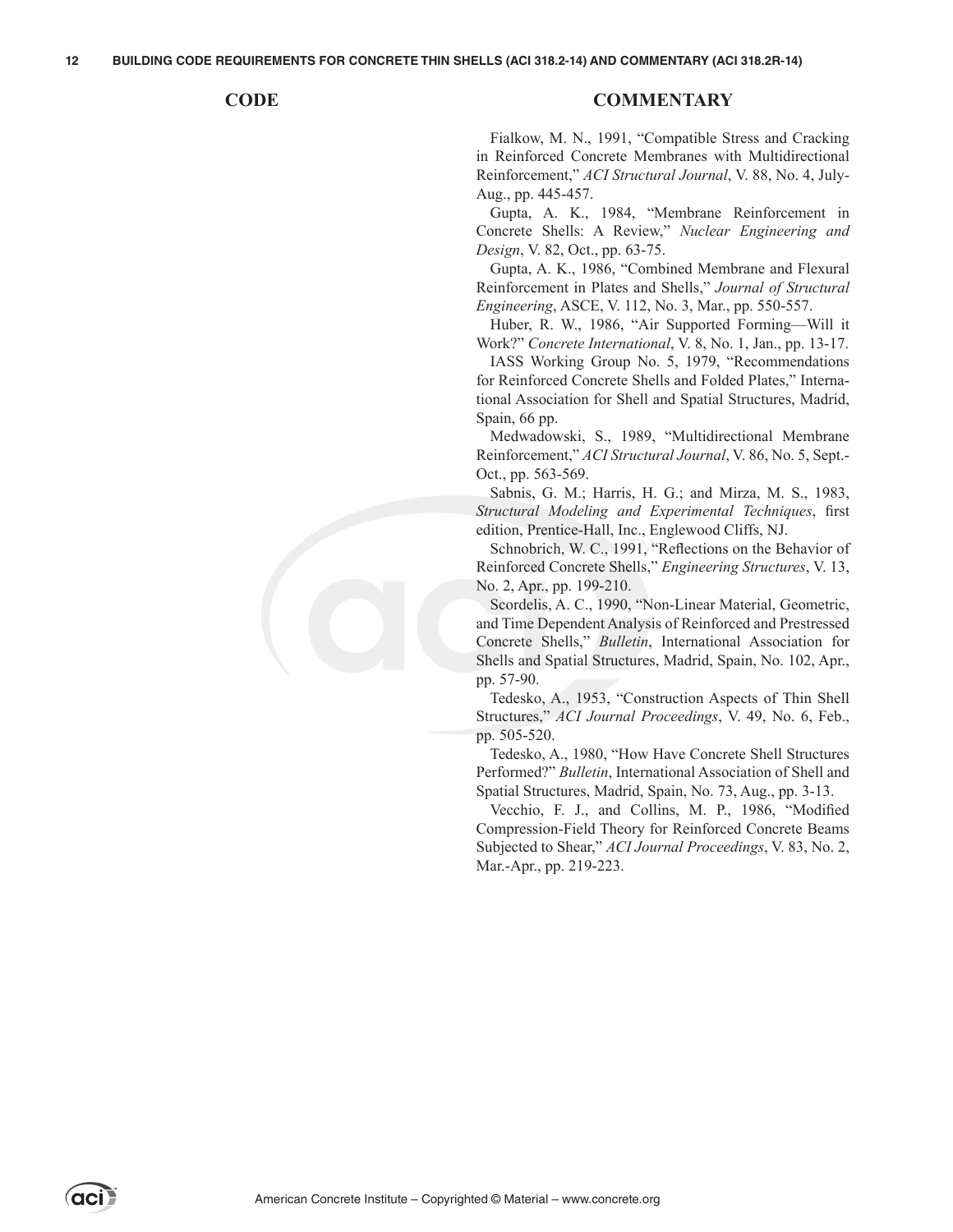

As ACI begins its second century of advancing concrete knowledge, its original chartered purpose remains "to provide a comradeship in finding the best ways to do concrete work of all kinds and in spreading knowledge." In keeping with this purpose, ACI supports the following activities:

- · Technical committees that produce consensus reports, guides, specifications, and codes.
- · Spring and fall conventions to facilitate the work of its committees.
- · Educational seminars that disseminate reliable information on concrete.
- · Certification programs for personnel employed within the concrete industry.
- · Student programs such as scholarships, internships, and competitions.
- · Sponsoring and co-sponsoring international conferences and symposia.
- · Formal coordination with several international concrete related societies.
- · Periodicals: the ACI Structural Journal, Materials Journal, and Concrete International.

Benefits of membership include a subscription to Concrete International and to an ACI Journal. ACI members receive discounts of up to 40% on all ACI products and services, including documents, seminars and convention registration fees.

As a member of ACI, you join thousands of practitioners and professionals worldwide who share a commitment to maintain the highest industry standards for concrete technology, construction, and practices. In addition, ACI chapters provide opportunities for interaction of professionals and practitioners at a local level.

**American Concrete Institute 38800 Country Club Drive Farmington Hills, MI 48331 Phone: +1.248.848.3700 Fax: +1.248.848.3701**

**[www.concrete.org](http://www.concrete.org)**